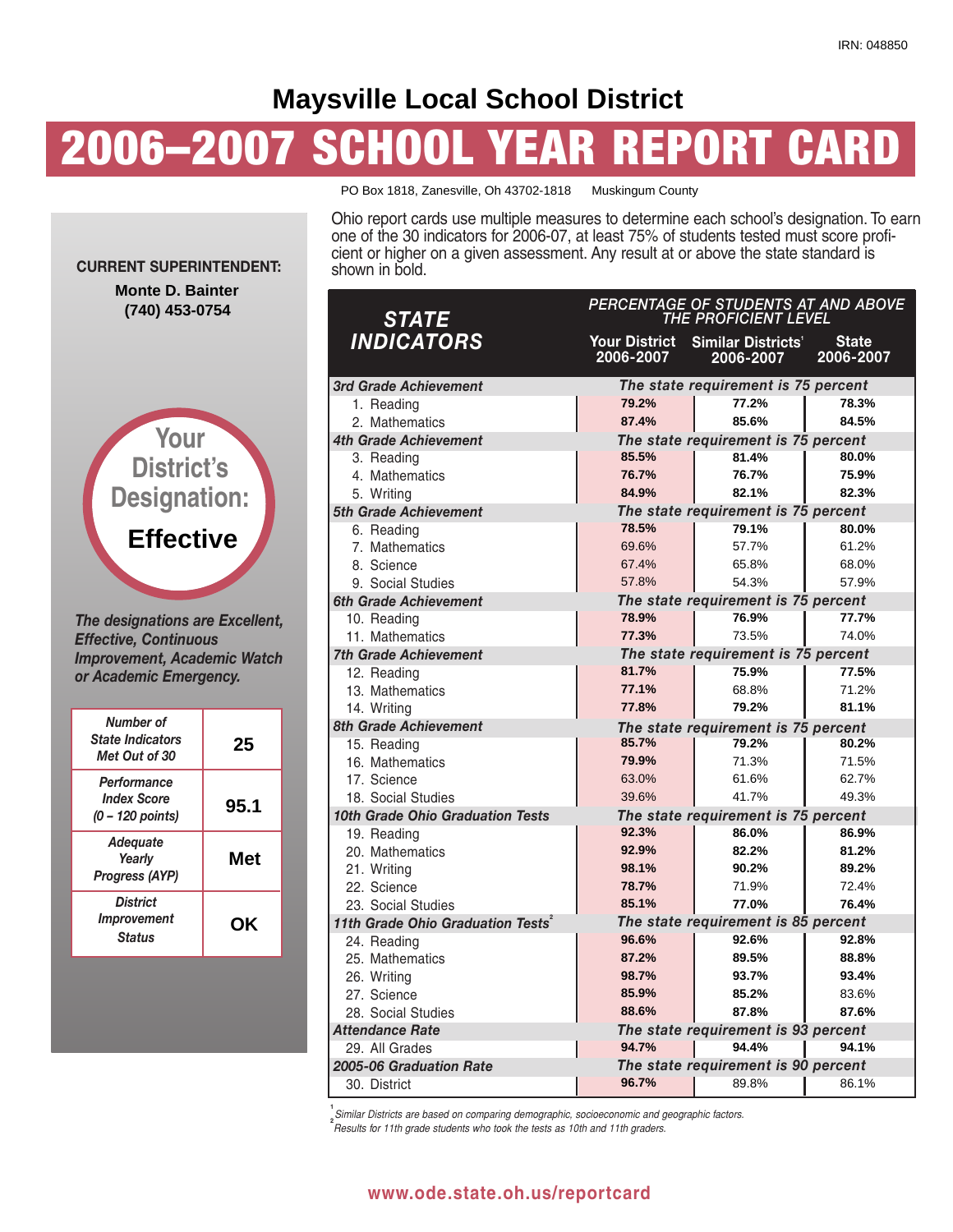### **ADEQUATE YEARLY PROGRESS (AYP) FOR SCHOOL YEAR 2006–2007**

The table below shows the percentage of students proficient or above in your district based on federal AYP requirements. **To** meet the federal AYP requirements, every student group must be at or above the annual goals or make improvement **over last year.** Graduation or attendance goals must be met for the district as a whole.

- Reading Participation Goal: Met **Facture Participation Goal:** Met **Participation** O
- Reading Proficiency Goal: Met
- Attendance Goal: Met **Francische Goal:** Met **Francische Goal:** Met **Francische Goal:** Met **Francische Goal:** Met **Francische Goal:** Met **Francische Goal:** Met **Francische Goal:** Met **Francische Goal:** Met **Francische Goa**
- **Mathematics Participation Goal: Met**
- **Mathematics Proficiency Goal: Met** 
	- **Graduation Goal: Met**

| AYP Goals Met in Your District for the 2006-2007 School Year |                       |                                      |                                          |                                      |  |  |  |  |
|--------------------------------------------------------------|-----------------------|--------------------------------------|------------------------------------------|--------------------------------------|--|--|--|--|
| Bold type indicates AYP was met.                             |                       | Reading: Grades 3-8 & OGT (Grade 10) | Mathematics: Grades 3-8 & OGT (Grade 10) |                                      |  |  |  |  |
| <b>Student Group</b>                                         | % Tested<br>Goal: 95% | <b>Weighted Difference from Goal</b> | % Tested<br>Goal: 95%                    | <b>Weighted Difference from Goal</b> |  |  |  |  |
| African-American                                             | <b>NR</b>             | <b>NR</b>                            | N <sub>R</sub>                           | <b>NR</b>                            |  |  |  |  |
| American Indian/Native Alaskan                               | <b>NR</b>             | <b>NR</b>                            | N <sub>R</sub>                           | <b>NR</b>                            |  |  |  |  |
| Asian/Pacific Islander                                       | <b>NR</b>             | <b>NR</b>                            | NR.                                      | <b>NR</b>                            |  |  |  |  |
| Hispanic                                                     | <b>NR</b>             | <b>NR</b>                            | N <sub>R</sub>                           | <b>NR</b>                            |  |  |  |  |
| Multi-Racial                                                 | <b>NR</b>             | <b>NR</b>                            | N <sub>R</sub>                           | <b>NR</b>                            |  |  |  |  |
| White                                                        | 100                   | 12.1                                 | 100                                      | 25.2                                 |  |  |  |  |
| <b>Economically Disadvantaged</b>                            | 100                   | 3.4                                  | 100                                      | 12.9                                 |  |  |  |  |
| <b>Limited English Proficient</b>                            | <b>NR</b>             | <b>NR</b>                            | <b>NR</b>                                | <b>NR</b>                            |  |  |  |  |
| <b>Students with Disabilities</b>                            | 100                   | $-16.3$                              | 100                                      | $-9.6$                               |  |  |  |  |
| <b>All Students</b>                                          | 100                   | 11.8                                 | 100                                      | 24.8                                 |  |  |  |  |

*NR = Not Required for AYP due to student group size below minimum number for statistical reliability. The minimum student group size is 30,except "students with disabilities," which has a minimum group size of 45. -- = No data reported*

#### **PERFORMANCE INDEX SCORE**

The Performance Index Score reflects the achievement of every tested student. The score is a weighted average of all tested subjects in grades 3-8 and 10. The most weight is given to the advanced students (1.2), and the weights decrease for each performance level. This creates a scale of 0 to 120 points, with 100 being the goal. Looking at the Performance Index Score over time shows trends in district achievement.

| Performance Index Score Calculations for the 2006-2007 School Year |                                                                                                                                    |            |   |        |     |               |  |  |
|--------------------------------------------------------------------|------------------------------------------------------------------------------------------------------------------------------------|------------|---|--------|-----|---------------|--|--|
| Grades 3-8<br>and 10<br>for All Tested<br><b>Subjects</b>          | <b>Performance Level Across All</b><br><b>Tested Grades</b><br>(Includes all students in the district<br>for a full academic year) | Percentage | X | Weight | $=$ | <b>Points</b> |  |  |
|                                                                    | Untested                                                                                                                           | $\bf{0}$   | Χ | 0.0    | $=$ | 0.0           |  |  |
|                                                                    | <b>Limited/Below Basic</b>                                                                                                         | 5.3        | X | 0.3    | $=$ | 1.6           |  |  |
| Calculation                                                        | Basic                                                                                                                              | 16.3       | Χ | 0.6    | $=$ | 9.8           |  |  |
|                                                                    | Proficient                                                                                                                         | 38.5       | X | 1.0    | $=$ | 38.5          |  |  |
|                                                                    | Accelerated                                                                                                                        | 25.9       | Χ | 1.1    | $=$ | 28.5          |  |  |
|                                                                    | Advanced                                                                                                                           | 13.8       | X | 1.2    | $=$ | 16.6          |  |  |
| <b>Your District's Performance Index Score</b>                     |                                                                                                                                    |            |   |        |     |               |  |  |

| <b>Performance Index Score</b> | 2006-2007 | 2005-2006 | 2004-2005 |  |
|--------------------------------|-----------|-----------|-----------|--|
| Over Time                      | 95.1      | 93.6      | 85        |  |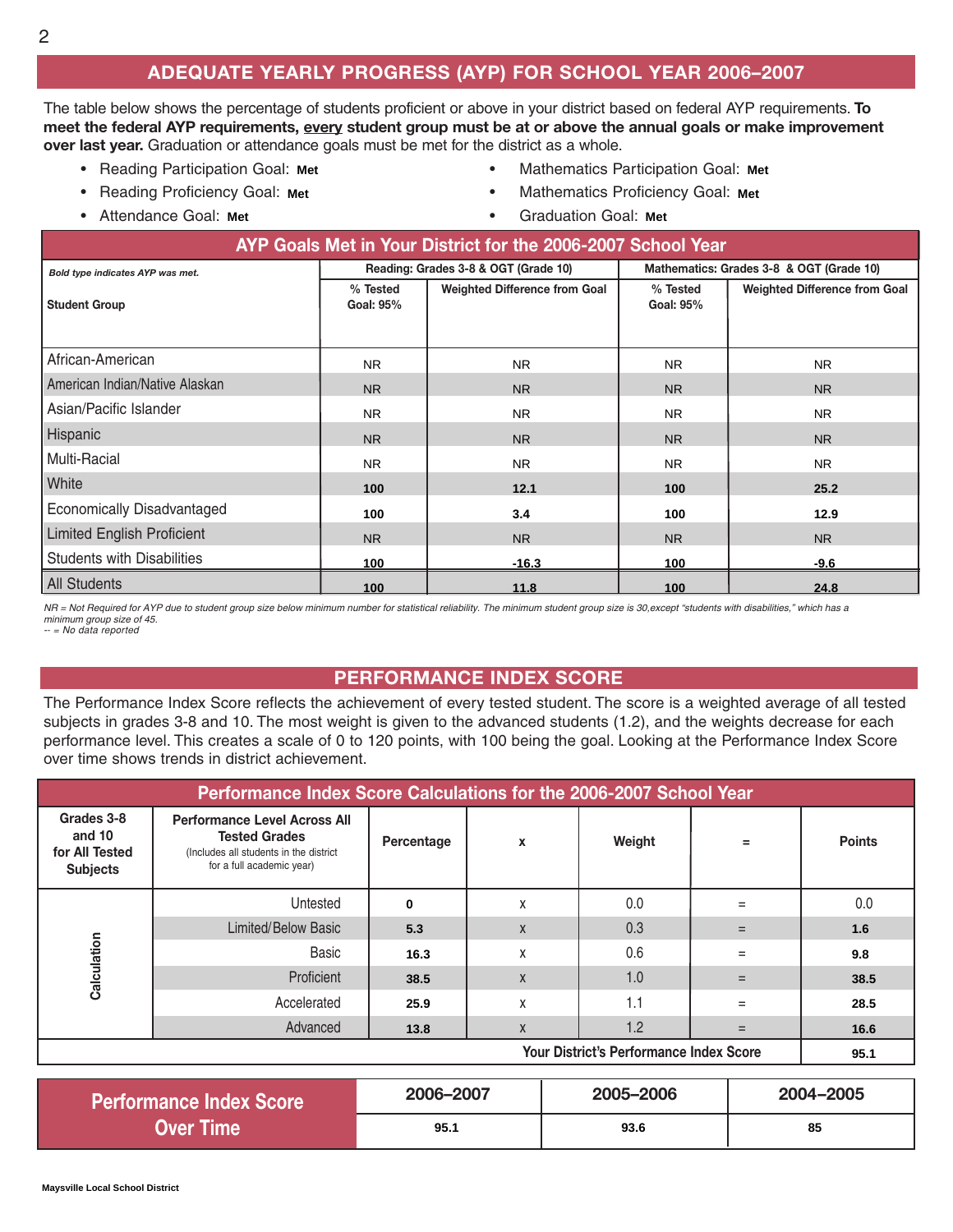## **STATE AND FEDERALLY REQUIRED DISTRICT INFORMATION**

| YOUR DISTRICT'S PERCENTAGE OF STUDENTS AT AND ABOVE THE PROFICIENT LEVEL     |                                                               |                                             |                                                        |                                                                    |                                                                                                              |                                      |                                        |                                                |                                                                                                                            |                                      |                                        |                                                                                                                        |                                      |                                      |
|------------------------------------------------------------------------------|---------------------------------------------------------------|---------------------------------------------|--------------------------------------------------------|--------------------------------------------------------------------|--------------------------------------------------------------------------------------------------------------|--------------------------------------|----------------------------------------|------------------------------------------------|----------------------------------------------------------------------------------------------------------------------------|--------------------------------------|----------------------------------------|------------------------------------------------------------------------------------------------------------------------|--------------------------------------|--------------------------------------|
|                                                                              | African-<br>American                                          | American<br>Indian or<br>Nat. Alaskan       | Asian or<br><b>Pacific</b><br>Islander                 | <b>Hispanic</b>                                                    | Multi-<br>racial                                                                                             | White                                | Non-<br>disabled<br><b>Students</b>    | <b>Students</b><br>with<br><b>Disabilities</b> | <b>Migrant</b>                                                                                                             | Non-<br>Econ.<br><b>Disadvtgd</b>    | Econ.<br><b>Disadvtgd</b>              | Limited<br>English<br>Proficient                                                                                       | Female                               | Male                                 |
| 3rd GRADE ACHIEVEMENT                                                        |                                                               |                                             |                                                        |                                                                    |                                                                                                              |                                      |                                        |                                                |                                                                                                                            |                                      |                                        |                                                                                                                        |                                      |                                      |
| Reading<br><b>Mathematics</b>                                                | <b>NC</b><br><b>NC</b>                                        | --<br>$-$                                   | $\qquad \qquad -$<br>$-$                               | <b>NC</b><br><b>NC</b>                                             | <b>NC</b><br><b>NC</b>                                                                                       | 78.7<br>87.7                         | 83.2<br>90.5                           | 54.5<br>68.2                                   | $\qquad \qquad -$<br>$\overline{\phantom{a}}$                                                                              | 86.6<br>89.7                         | 67.7<br>83.9                           | $\overline{\phantom{a}}$<br>$\overline{\phantom{a}}$                                                                   | 79.3<br>89.7                         | 79.2<br>84.7                         |
| <b>4th GRADE ACHIEVEMENT</b>                                                 |                                                               |                                             |                                                        |                                                                    |                                                                                                              |                                      |                                        |                                                |                                                                                                                            |                                      |                                        |                                                                                                                        |                                      |                                      |
| Reading<br><b>Mathematics</b><br>Writing                                     | <b>NC</b><br><b>NC</b><br><b>NC</b>                           | --<br>$-$<br>$-$                            | $- -$<br>--<br>--                                      | $-$<br>$\overline{a}$<br>$\overline{a}$                            | <b>NC</b><br><b>NC</b><br><b>NC</b>                                                                          | 85.6<br>77.8<br>85.0                 | 88.8<br>79.9<br>83.6                   | 68.0<br>60.0<br>92.0                           | --<br>$\overline{\phantom{a}}$<br>$\overline{a}$                                                                           | 90.4<br>86.2<br>88.3                 | 78.5<br>63.1<br>80.0                   | $\overline{\phantom{a}}$<br>$-$<br>$\overline{\phantom{a}}$                                                            | 82.1<br>71.8<br>84.6                 | 88.9<br>81.5<br>85.2                 |
| 5th GRADE ACHIEVEMENT                                                        |                                                               |                                             |                                                        |                                                                    |                                                                                                              |                                      |                                        |                                                |                                                                                                                            |                                      |                                        |                                                                                                                        |                                      |                                      |
| Reading<br><b>Mathematics</b><br>Science<br><b>Social Studies</b>            | <b>NC</b><br><b>NC</b><br><b>NC</b><br><b>NC</b>              | ۰.<br>--<br>--<br>$\sim$                    | <b>NC</b><br><b>NC</b><br><b>NC</b><br><b>NC</b>       | <b>NC</b><br><b>NC</b><br><b>NC</b><br><b>NC</b>                   | <b>NC</b><br><b>NC</b><br><b>NC</b><br><b>NC</b>                                                             | 80.8<br>70.4<br>68.8<br>57.6         | 80.7<br>73.9<br>69.7<br>63.0           | 62.5<br>37.5<br>50.0<br>18.8                   | $\qquad \qquad -$<br>$\overline{\phantom{a}}$<br>$\overline{a}$<br>$\qquad \qquad -$                                       | 88.1<br>88.1<br>83.6<br>74.6         | 69.1<br>51.5<br>51.5<br>41.2           | $\overline{\phantom{a}}$<br>$\overline{\phantom{a}}$<br>$\overline{\phantom{a}}$<br>$\sim$                             | 76.9<br>63.1<br>60.0<br>52.3         | 80.0<br>75.7<br>74.3<br>62.9         |
| 6th GRADE ACHIEVEMENT                                                        |                                                               |                                             |                                                        |                                                                    |                                                                                                              |                                      |                                        |                                                |                                                                                                                            |                                      |                                        |                                                                                                                        |                                      |                                      |
| Reading<br><b>Mathematics</b>                                                | <b>NC</b><br><b>NC</b>                                        | --<br>÷.                                    | --                                                     | NC<br><b>NC</b>                                                    | <b>NC</b><br><b>NC</b>                                                                                       | 79.1<br>77.4                         | 84.7<br>87.3                           | 46.4<br>21.4                                   | $\overline{a}$<br>$\overline{a}$                                                                                           | 88.1<br>89.0                         | 65.8<br>60.5                           | $\overline{\phantom{a}}$<br>$\overline{a}$                                                                             | 77.7<br>71.8                         | 80.5<br>84.1                         |
| <b>7th GRADE ACHIEVEMENT</b>                                                 |                                                               |                                             |                                                        |                                                                    |                                                                                                              |                                      |                                        |                                                |                                                                                                                            |                                      |                                        |                                                                                                                        |                                      |                                      |
| Reading<br><b>Mathematics</b><br>Writina                                     | <b>NC</b><br><b>NC</b><br><b>NC</b>                           | $-$<br>--<br>$-$                            | <b>NC</b><br><b>NC</b><br><b>NC</b>                    | NC<br><b>NC</b><br><b>NC</b>                                       | <b>NC</b><br><b>NC</b><br><b>NC</b>                                                                          | 82.4<br>77.7<br>77.0                 | 88.1<br>85.7<br>88.1                   | 51.9<br>37.0<br>29.6                           | $\overline{a}$<br>$\qquad \qquad -$<br>$\qquad \qquad -$                                                                   | 85.4<br>87.6<br>86.5                 | 76.6<br>62.5<br>65.6                   | $-$<br>$\overline{\phantom{a}}$<br>$\overline{a}$                                                                      | 81.6<br>78.9<br>84.2                 | 81.8<br>75.3<br>71.4                 |
| <b>8th GRADE ACHIEVEMENT</b>                                                 |                                                               |                                             |                                                        |                                                                    |                                                                                                              |                                      |                                        |                                                |                                                                                                                            |                                      |                                        |                                                                                                                        |                                      |                                      |
| Reading<br><b>Mathematics</b><br>Science<br><b>Social Studies</b>            | <b>NC</b><br><b>NC</b><br><b>NC</b><br><b>NC</b>              | --<br>--<br>$-$<br>$-$                      | <b>NC</b><br><b>NC</b><br><b>NC</b><br><b>NC</b>       | $\overline{\phantom{a}}$<br>$-$<br>$\overline{a}$<br>$-$           | <b>NC</b><br><b>NC</b><br><b>NC</b><br><b>NC</b>                                                             | 85.5<br>80.0<br>63.4<br>40.7         | 94.6<br>88.4<br>67.4<br>42.6           | 40.0<br>36.0<br>40.0<br>24.0                   | $\overline{a}$<br>$\overline{\phantom{a}}$<br>$\overline{\phantom{a}}$<br>$-$                                              | 92.9<br>88.2<br>67.1<br>49.4         | 76.8<br>69.6<br>58.0<br>27.5           | $\overline{\phantom{a}}$<br>$\overline{\phantom{a}}$<br>$-$<br>$\overline{a}$                                          | 89.6<br>83.1<br>54.5<br>35.1         | 81.8<br>76.6<br>71.4<br>44.2         |
| <b>10th GRADE OHIO GRADUATION TESTS</b>                                      |                                                               |                                             |                                                        |                                                                    |                                                                                                              |                                      |                                        |                                                |                                                                                                                            |                                      |                                        |                                                                                                                        |                                      |                                      |
| Reading<br>Writing<br><b>Mathematics</b><br>Science<br><b>Social Studies</b> | <b>NC</b><br><b>NC</b><br><b>NC</b><br><b>NC</b><br><b>NC</b> | --<br>$-$<br>$\overline{\phantom{a}}$<br>-- | --<br>$\qquad \qquad -$                                | $-$<br>$\overline{\phantom{a}}$<br>$\overline{a}$<br>$-$<br>$\sim$ | $\overline{\phantom{a}}$<br>$\overline{\phantom{a}}$<br>$\overline{\phantom{a}}$<br>$\overline{\phantom{a}}$ | 92.2<br>98.0<br>92.8<br>78.4<br>84.9 | 94.9<br>98.6<br>95.7<br>85.5<br>85.5   | 70.6<br>94.1<br>70.6<br>23.5<br>81.2           | $\qquad \qquad -$<br>$\overline{\phantom{a}}$<br>$\overline{\phantom{a}}$<br>$\overline{\phantom{a}}$<br>$\qquad \qquad -$ | 93.5<br>97.8<br>95.7<br>83.9<br>85.9 | 90.3<br>98.4<br>88.7<br>71.0<br>83.9   | $\overline{\phantom{a}}$<br>$\overline{\phantom{a}}$<br>$\overline{\phantom{a}}$<br>$\overline{\phantom{a}}$<br>$\sim$ | 90.6<br>98.8<br>92.9<br>78.8<br>88.1 | 94.3<br>97.1<br>92.9<br>78.6<br>81.4 |
| 11th GRADE OHIO GRADUATION TESTS                                             |                                                               |                                             |                                                        |                                                                    |                                                                                                              |                                      |                                        |                                                |                                                                                                                            |                                      |                                        |                                                                                                                        |                                      |                                      |
| Reading<br>Writing<br><b>Mathematics</b><br>Science<br>Social Studies        | <b>NC</b><br><b>NC</b><br><b>NC</b><br><b>NC</b><br><b>NC</b> | --<br>$\sim$<br>$\sim$<br>--<br>--          | <b>NC</b><br><b>NC</b><br><b>NC</b><br>ΝC<br><b>NC</b> | $\overline{a}$<br>$-$<br>$-$<br>$\overline{\phantom{a}}$<br>--     | <b>NC</b><br><b>NC</b><br><b>NC</b><br><b>NC</b><br><b>NC</b>                                                | 96.5<br>98.6<br>88.0<br>85.9<br>88.7 | 100.0<br>100.0<br>96.1<br>92.9<br>92.1 | 77.3<br>90.9<br>36.4<br>45.5<br>68.2           | $-$<br>$\qquad \qquad -$<br>$\qquad \qquad -$<br>--                                                                        | 95.6<br>98.2<br>86.0<br>86.8<br>86.0 | 100.0<br>100.0<br>91.4<br>82.9<br>97.1 | $\overline{\phantom{a}}$<br>$\overline{a}$<br>$\overline{a}$<br>$\overline{\phantom{a}}$<br>--                         | 97.2<br>98.6<br>87.5<br>84.7<br>87.5 | 96.1<br>98.7<br>87.0<br>87.0<br>89.6 |

*NC = Not calculated. Used if fewer than 10 students in student group. -- = No data reported*

| <b>YOUR DISTRICT'S STUDENTS 2006-2007</b> |                      |                                             |                                     |                 |                     |       |                                      |                                             |                                             |                |
|-------------------------------------------|----------------------|---------------------------------------------|-------------------------------------|-----------------|---------------------|-------|--------------------------------------|---------------------------------------------|---------------------------------------------|----------------|
| <b>Average Daily</b>                      | Percentage           |                                             |                                     |                 |                     |       |                                      |                                             |                                             |                |
| <b>Student</b><br><b>Enrollment</b>       | African-<br>American | <b>American Indian</b><br>or Native Alaskan | Asian or<br><b>Pacific Islander</b> | <b>Hispanic</b> | <b>Multi-Racial</b> | White | Economically<br><b>Disadvantaged</b> | <b>Limited English</b><br><b>Proficient</b> | <b>Students with</b><br><b>Disabilities</b> | <b>Migrant</b> |
| 2122                                      | 1.7                  | <b>NC</b>                                   | NC                                  | <b>NC</b>       | 2.7                 | 95.6  | 41.3                                 | <b>NC</b>                                   | 16.5                                        | <b>NC</b>      |

| <b>FEDERALLY REQUIRED DISTRICT TEACHER INFORMATION</b>                                                                                                                         |                              |                            |  |  |  |  |  |  |
|--------------------------------------------------------------------------------------------------------------------------------------------------------------------------------|------------------------------|----------------------------|--|--|--|--|--|--|
|                                                                                                                                                                                | <b>Percentage</b>            |                            |  |  |  |  |  |  |
|                                                                                                                                                                                | At least a Bachelor's Degree | At least a Master's Degree |  |  |  |  |  |  |
| Professional Qualifications of All Public Elementary and Secondary School Teachers<br>in the District                                                                          | 100.0<br><b>District</b>     | 43.4<br><b>State</b>       |  |  |  |  |  |  |
| Percentage of Core Academic Subject Elementary and Secondary School Classes<br><b>Not Taught by Highly Qualified Teachers</b>                                                  | 2.7                          | 3.5                        |  |  |  |  |  |  |
| Percentage of Core Academic Subject Elementary and Secondary School Classes<br><b>Taught by Properly Certified/Licensed Teachers</b>                                           | 98.0                         | 98.7                       |  |  |  |  |  |  |
| Percentage of Core Academic Subject Elementary and Secondary School Classes Taught<br>by Teachers with Temporary, Conditional, or Long-Term Substitute Certification/Licensure | 0.7                          | 0.1                        |  |  |  |  |  |  |